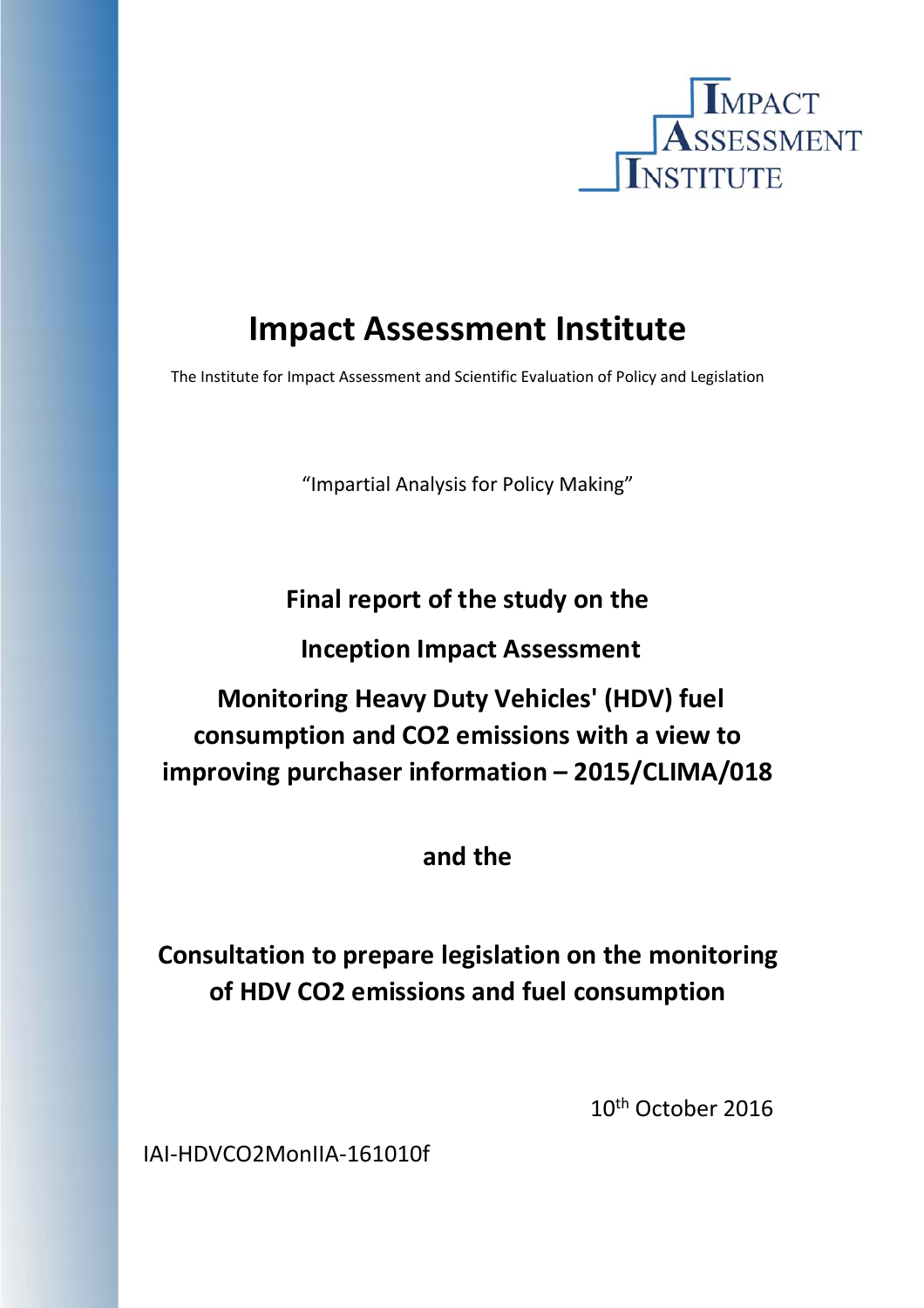#### **Accompanying statement**

This report has been written according to the guiding principles of the Impact Assessment Institute: transparency, objectivity, legitimacy and credibility. It analyses the subject matter from a purely factual and scientific point of view, without any policy orientation. In respecting these principles it has been compiled following its written Study Procedures<sup>1</sup>.

The analysis is open to review and criticism from all parties, including those whose work is scrutinised. Contacts with all relevant parties are recorded to ensure transparency and to guard against "lobbying" of the results.

By its nature the report has a critical characteristic, since it scrutinises the subject document with its main findings entailing the identification of errors, discrepancies and inconsistencies. In performing this work, the intention of the report is to be constructive in assisting the authors of the subject document and its background information as well as all relevant stakeholders in identifying the most robust evidence base for the policy objective in question. It should therefore be seen as a cooperative contribution to the policy making process.

This report is also to be considered as a call for additional data. Peer review is an essential step laid down in the procedures of the Impact Assessment Institute and this is manifested in the openness to further review and to identify new data. Input received in response to the draft version of this report is detailed in Annex I. Even at publication of the final version, the report remains open to newly arising data, information and analysis, which could be taken into account in a future revised version.

The Impact Assessment Institute is a private foundation incorporated in March 2016 under Belgian law, number 0650.623.342. The Institute is inscribed in the EU Transparency Register, number 993290221302‐35.

<sup>&</sup>lt;sup>1</sup> "Procedures for Conduct of Studies", Impact Assessment Institute, December 2015 (http://www.impactassessmentinstitute.org/#!procedures/c1q8c)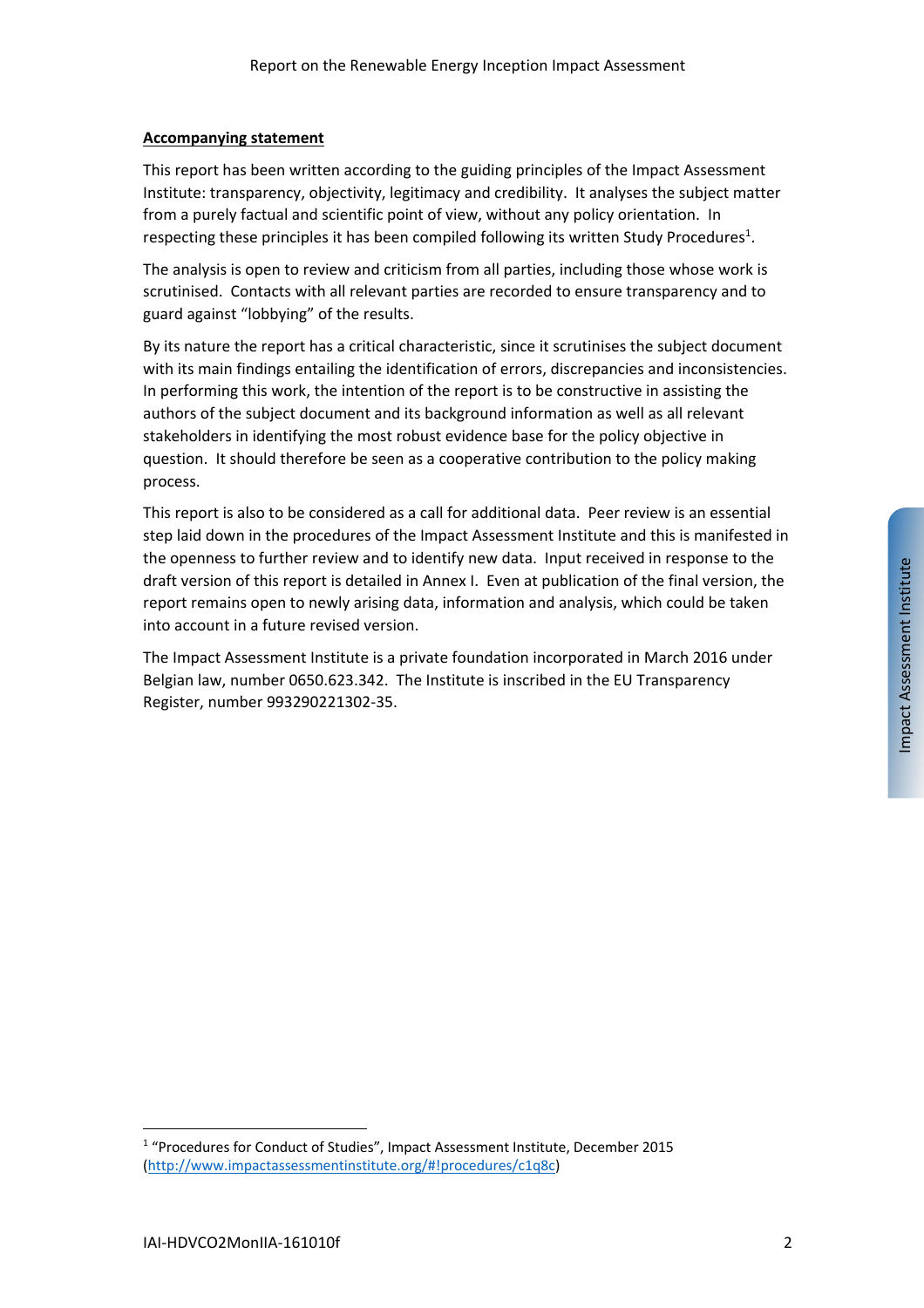# Executive Summary

#### **Main findings**

This study scrutinises the Inception Impact Assessment (IIA) on Monitoring HDV fuel consumption and CO2 emissions in terms of its adherence to procedures laid out in the Better Regulation Guidelines and the accuracy of the evidence presented. In general, the IIA presents a clear and well‐written record of the status and the framework for further work in this policy area, as an informative basis for stakeholders.

In a number of instances, inconsistencies have been identified in the procedures or the assessment of evidence. These could become material if carried over into the compilation of the full impact assessment and continuing development of legislation:

- There is an explicit starting assumption that legislation is to be adopted, which is in conflict with the Better Regulation Guidelines, which state they are intended to "…indicate whether advancing further at EU level would make sense".
- The publication of the IIA less than 9 months before the intended adoption of legislation clearly risks not leaving sufficient time for processing of stakeholder input and compilation of the full impact assessment to a satisfactory degree.
- In a number of cases statements are made about the expected effects of the intended legislation, whereby the evidence for these effects has not yet been compiled. The assessment of such affects should form part of the full Impact Assessment based on all available information including the results of the public consultation. The statements are this premature at this stage of the IA process.
- The studies that provide data for the future Impact Assessment are clearly laid out in the text. However, in order to provide stakeholders with a clear overview of the most relevant evidence, a brief synopsis of the key data and findings as well as the intended avenues for further investigation would have been a valuable addition.
- The public consultation based on the IIA is an important part of the process. The format of the consultation, using multiple choice questions and allowing short written input, does not however allow all stakeholders sufficient opportunity to provide detailed input. The timing of the start of the consultation, immediately before the European holiday period, does not align to statements in the Better Regulation Guidelines and may effectively halve the time that organisations have to compile and validate their responses.

Since fully consistent procedure and timing have not been applied in this IIA, as indicated above, a full explanation by the Commission of the reasons for proceeding in this way would have been necessary.

In addition, where some pre‐judgement or assumption of the results of the analysis has been identified, these issues should be carefully monitored in the Commission's ongoing analysis to ensure they do not lead to material errors in the final Impact Assessment.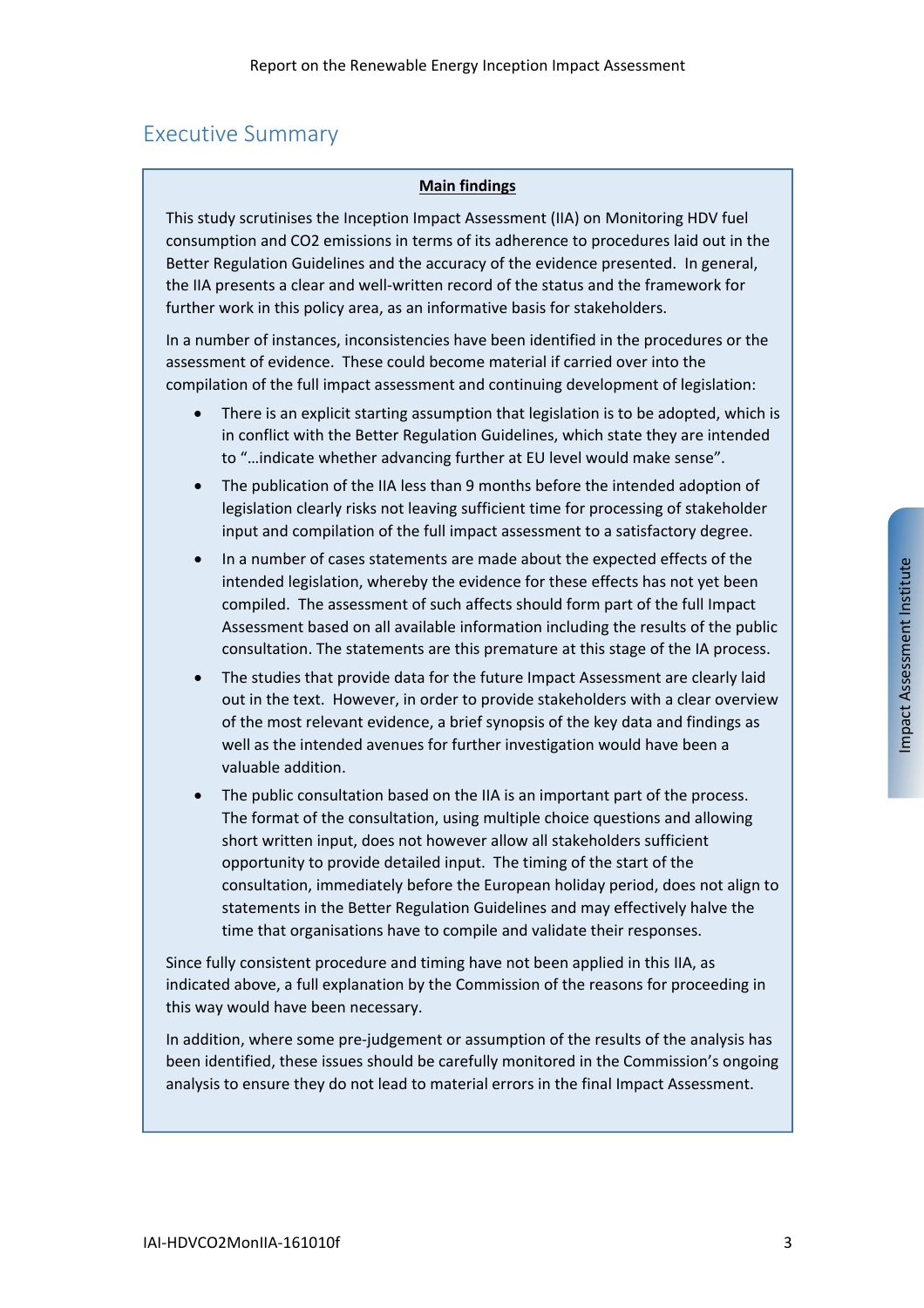## Visualisation

The following table provides a visual overview of the results of this report for each element of the evidence presented in the Impact Assessment, using an assessment from 1 to 7 to indicate the level of confidence  $(1 =$  highest,  $7 =$  lowest confidence level).

| <b>Element</b>  | <b>Assessment level &amp;</b><br>description (17) |                                                                     | <b>Notes</b>                                                                                                                                                                                                                                     |  |
|-----------------|---------------------------------------------------|---------------------------------------------------------------------|--------------------------------------------------------------------------------------------------------------------------------------------------------------------------------------------------------------------------------------------------|--|
| Rhetoric        | 3                                                 | Several questions identified<br>on analysis and/or evidence         | The language used is generally<br>balanced and neutral, whilst in certain<br>cases the premature assumptions (see<br>below) are apparent.                                                                                                        |  |
| Assumptions     | 5                                                 | Substantial concerns<br>identified with analysis<br>and/or evidence | There is an apparent assumption that<br>legislation will be adopted, in conflict<br>with the purpose of the IIA to<br>determine the need and form of future<br>action at EU level.                                                               |  |
| Background data | 4                                                 | Concerns identified with<br>analysis and/or evidence                | The background data is well established<br>and referenced, but is not fully<br>transparent to stakeholders due to its<br>length and lack of summary in the text.                                                                                 |  |
| Analysis        | 3                                                 | Several questions identified<br>on analysis and/or evidence         | The analysis is generally balanced and<br>accurate, within the confines of this<br>early stage assessment, whilst in a few<br>cases premature conclusions have been<br>reached.                                                                  |  |
| Results         | $\overline{2}$                                    | Minor questions identified<br>on analysis and/or evidence           | The results of the analysis are well-<br>argued and accurate as a good basis for<br>continued policy making, with the<br>exception of a few cases where<br>premature conclusions have been<br>reached.                                           |  |
| Conclusions     | $\overline{2}$                                    | Minor questions identified<br>on analysis and/or evidence           | Reflecting the results, the conclusion of<br>the IIA regarding further legislative<br>development is appropriate, whereby<br>issues need to be monitored to ensure<br>that pre-judgement of effects is not<br>carried over into the legislation. |  |

#### Key to assessment levels

| Correct<br>analysis, fully<br>evidenced | Minor<br>questions<br>identified on<br>analysis<br>and/or<br>evidence | Several<br>questions<br>identified on<br>analysis<br>and/or<br>evidence | <b>Concerns</b><br>lidentified<br>with analysis<br>and/or<br>evidence | Substantial<br>concerns<br>lidentified<br>with analysis<br>and/or<br>evidence | Serious<br>concerns<br>lidentified<br>with analysis<br>and/or<br>evidence | Incorrect<br>analysis<br>evidence<br>absent |
|-----------------------------------------|-----------------------------------------------------------------------|-------------------------------------------------------------------------|-----------------------------------------------------------------------|-------------------------------------------------------------------------------|---------------------------------------------------------------------------|---------------------------------------------|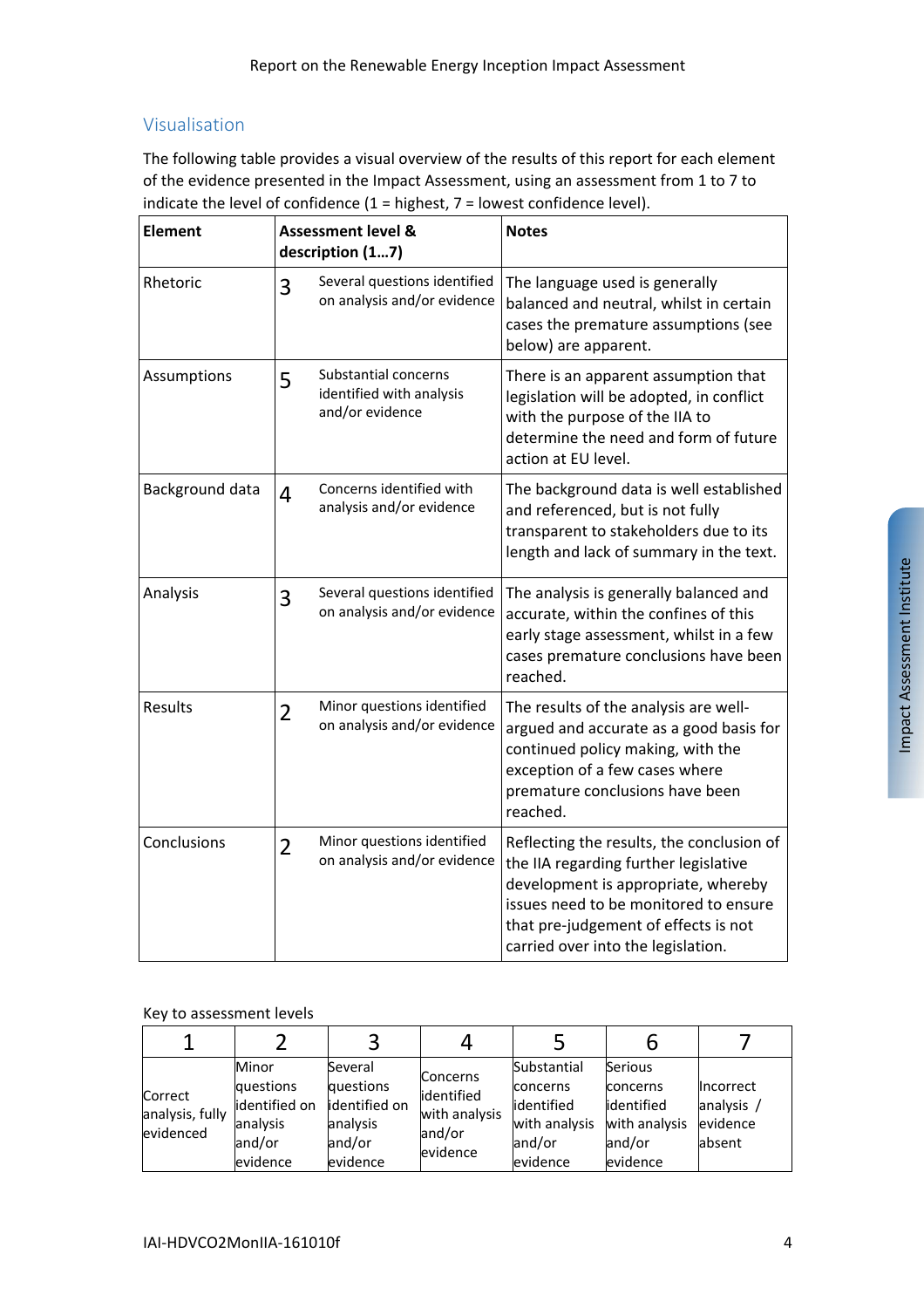## Table of Contents

| $\mathbf{1}$   |       |  |                                                                        |  |  |
|----------------|-------|--|------------------------------------------------------------------------|--|--|
| $\overline{2}$ |       |  |                                                                        |  |  |
|                | 2.1   |  |                                                                        |  |  |
|                | 2.1.1 |  |                                                                        |  |  |
|                | 2.1.2 |  |                                                                        |  |  |
|                | 2.1.3 |  |                                                                        |  |  |
|                | 2.1.4 |  |                                                                        |  |  |
|                | 2.2   |  |                                                                        |  |  |
|                | 2.3   |  |                                                                        |  |  |
|                | 2.3.1 |  |                                                                        |  |  |
|                | 2.3.2 |  |                                                                        |  |  |
|                | 2.3.3 |  |                                                                        |  |  |
|                | 2.4   |  |                                                                        |  |  |
| 3              |       |  | Evaluation of Section E: Preliminary Assessment of Expected Impacts 11 |  |  |
|                | 3.1   |  |                                                                        |  |  |
|                | 3.2   |  |                                                                        |  |  |
|                | 3.3   |  |                                                                        |  |  |
|                | 3.4   |  |                                                                        |  |  |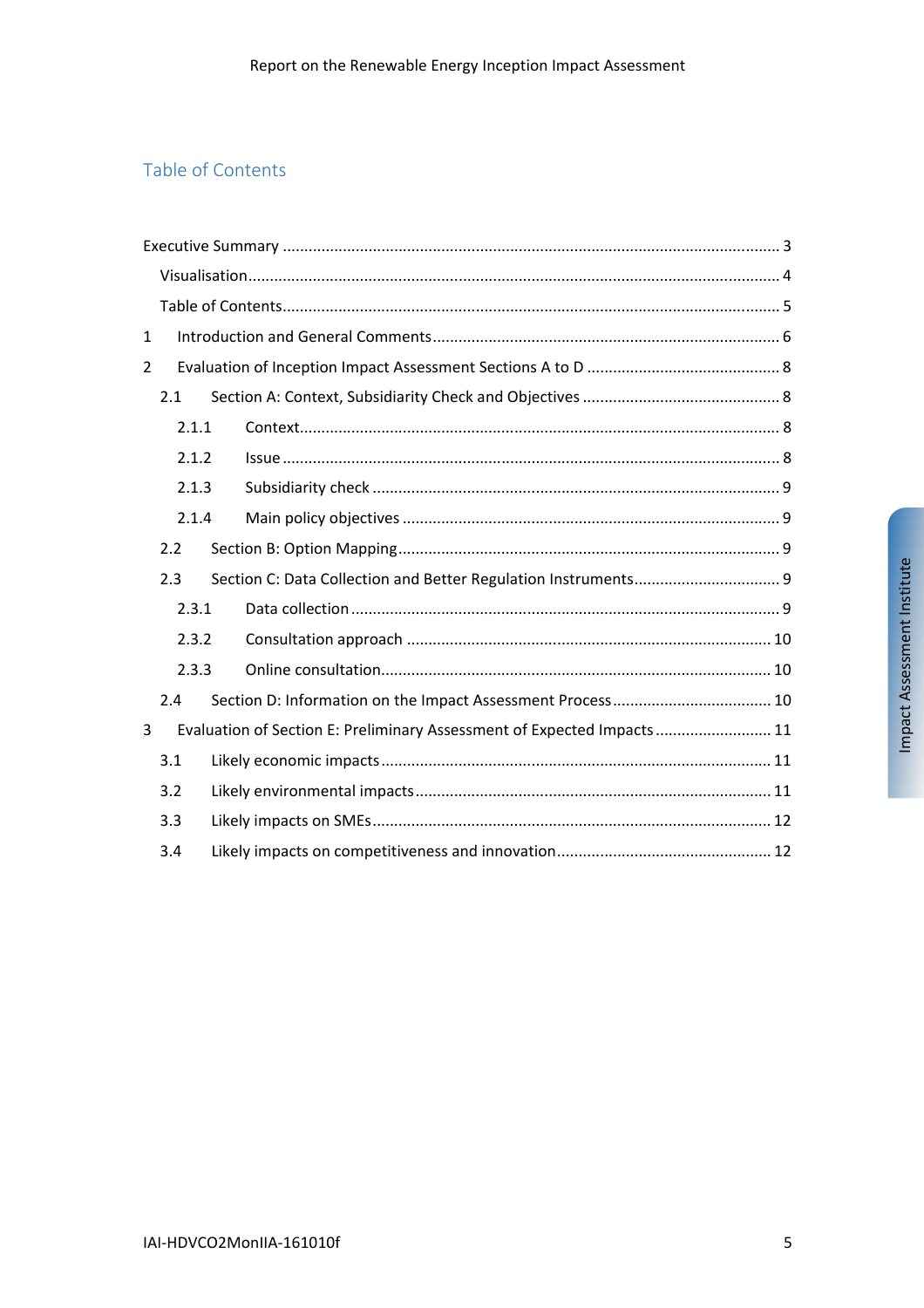# 1 Introduction and General Comments

This study scrutinises the Inception Impact Assessment 'Monitoring Heavy Duty Vehicles' (HDV) fuel consumption and CO2 emissions with a view to improving purchaser information – 2015/CLIMA/018'.

Inception Impact Assessments were introduced, according to the May 2015 Better Regulation guidelines, in order to "provide a comprehensive basis for stakeholders to provide feedback, information and opinions". The Guidelines also state "Preliminary analyses in the Inception IA and early in the IA process should clarify the legal basis and indicate whether advancing further at EU level would make sense" and "The inception Impact Assessment is the initial description of the problem".

This study evaluates both the general added value of this example of an Inception Impact Assessment (IIA) in comparison to these stated objectives, as well as scrutinising the specific evidence that it provides.

A particular concern associated with this example of an Inception Impact Assessment is the timing and adherence to appropriate procedure. Whilst the Better Regulation Guidelines and associated Toolbox do not explicitly define standard time intervals between Inception Impact Assessments and subsequent Impact Assessments, their respective functions do imply that a certain logical and chronological process is intended. The Inception Impact Assessment should be published near the start of the evidence gathering process, as the "Initial description of the problem" and to "…indicate whether advancing further at EU level would make sense".

In the case of the subject of this study, as the IIA indicates, work on the impact analysis within the Commission already started at the end of 2015. The IIA was published in July 2016, with the legislative proposal and Impact Assessment expected to be adopted in Q1 2017, according to the "Indicative Planning" field in the title section. This leaves less than 9 months from the officially announced start of the Impact Assessment process in which stakeholders can participate until the planned adoption of a proposal and publication of all the relevant evidence. There are two main conclusions from this situation:

- The decision to legislate has apparently already been made. This clearly restricts the scope of the Impact Assessment process since the Inception Impact Assessment, and the consultation that follows, is officially intended to be part of the fact‐finding process to support decision making process on whether or not to legislate.
- The Commission runs the risk that it did not reserve sufficient time for compiling the full Impact Assessment, in particular when taking into account the three‐month public consultation period and the review of the expected responses. This is necessary to provide a comprehensive basis of analysis for the eventual Impact Assessment and legislative proposal.

Following from these observations, the Inception Impact Assessment follows the letter of the Better Regulation Guidelines but does not align to their stated intentions.

The fact that the consultation for the Impact Assessment was published immediately before the holiday period is in direct contradiction to the stated aim of the Commission to engage more effectively and positively with stakeholders. It also neglects the recommendation in the better Regulation Guidelines to make adjustments for European public and summer holidays. Responses to the Commission's public consultations normally require a number of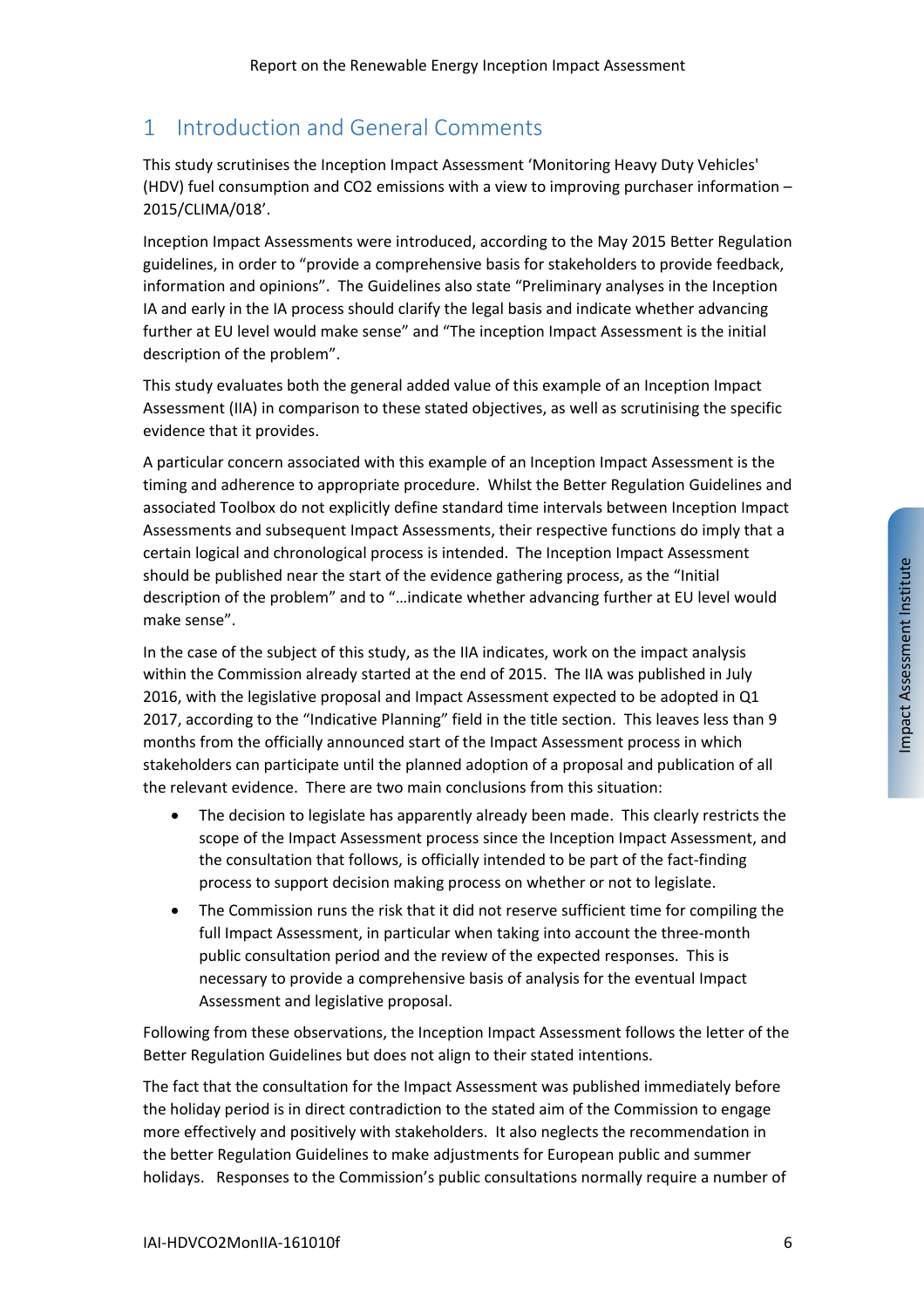people to be present within an interested organisation to contribute to and agree its response. For some organisations, there may be a six‐week period until the beginning of September during which they are not able to make progress in compiling their position, effectively halving the time available to 6 weeks.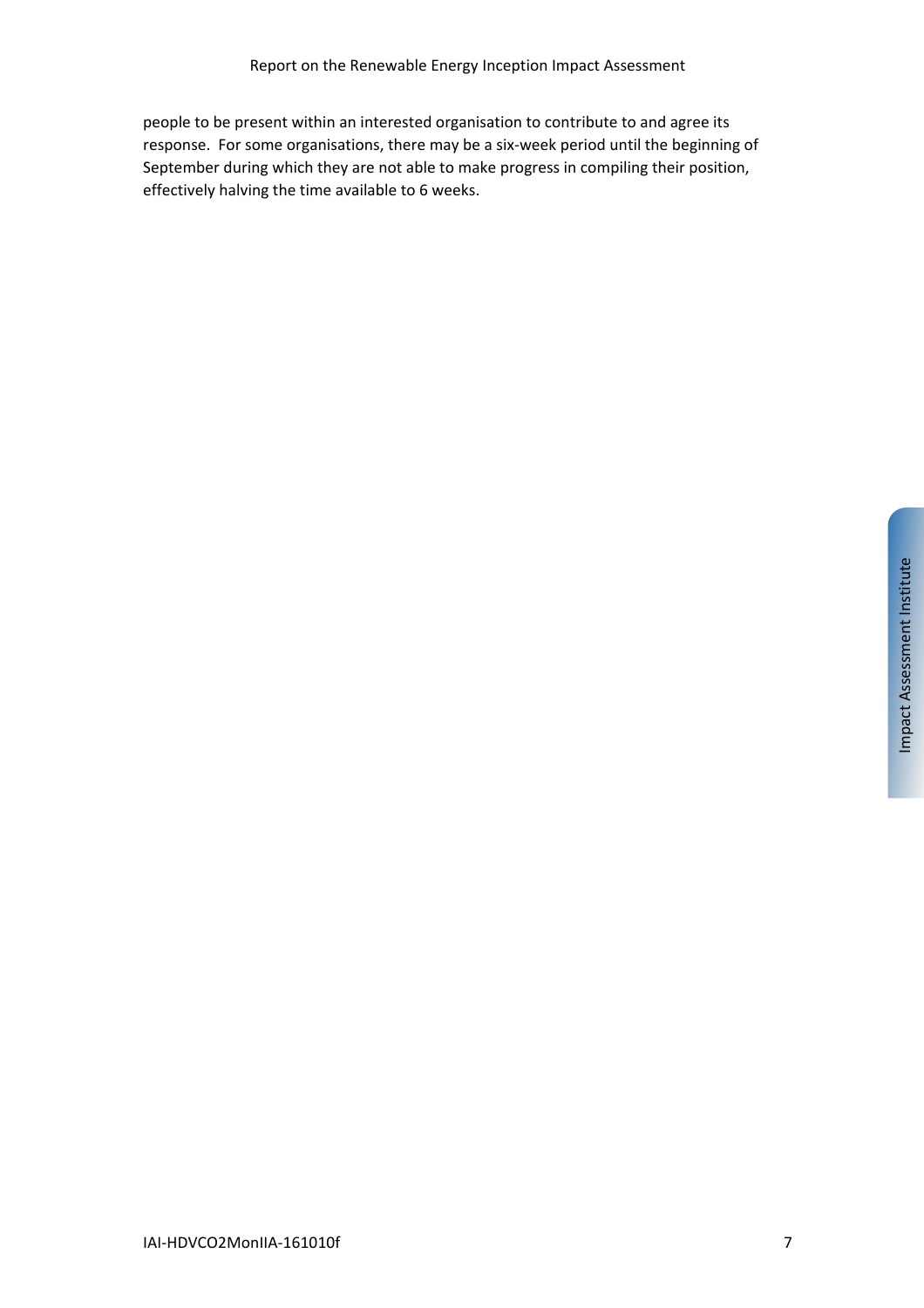# 2 Evaluation of Inception Impact Assessment Sections A to D

Sections A to D of the IIA cover the background, policy options and data to be used as the basis for the Inception Impact Assessment and for the future Impact Assessment. Each of the sections are assessed qualitatively in terms of the accuracy of the rhetoric, assumptions, data and analysis used.

### 2.1 Section A: Context, Subsidiarity Check and Objectives

#### 2.1.1 Context

This introductory part provides a generally neutral and informative overview of the legislative framework for the initiative in question. In particular, it focuses factually on previous relevant activity in this domain and maps out a plan for future legislation.

#### 2.1.2 Issue

It is understood from the title that this section should describe the current situation or problem to be resolved, as a basis for determining which approach the Commission aims to take. The text of this section does mostly describe the situation in a generally factual manner.

However, parts of the text refer to the intentions for planned legislative initiatives. For example, the third paragraph begins "This initiative will introduce measures…". The second bullet point describes some of the expected benefits of legislative action. These statements bring forward descriptions of solutions which should be included in the subsequent parts of the IIA, in particular "Option Mapping" and "Preliminary Assessment of Expected Impacts".

This confuses the logic of Impact Assessment and the order of the thought process. It does suggest that the Commission has already chosen that regulation is the preferable option and that other options have been discarded. If this is the case, this conclusion should be clearly explained.

In addition, the second bullet states "freight transport operators as well as logistics companies… – would be expected to benefit from fuel savings". It also includes the phrase "…an intermediate transport cost that may be reduced due to improve fuel efficiency…". These statements are valid if the net effect of legislation is to reduce costs for businesses and consumers. Cost‐benefit analysis is however a part of the expected assessment of impacts, and this section thus presents pre‐judgement of the results. As indicated in Section E, the economic impacts of the monitoring regulation are "not expected to be sizeable". The text states that this is "…a first step for policy options including the possible setting of mandatory CO2 emission limits for new HDVs", with the intention to bring about greater reductions in emissions. In the case that such a policy is considered, those effects need to be fully assessed in future Impact Assessments in order to inform the decision about the most effective policy option.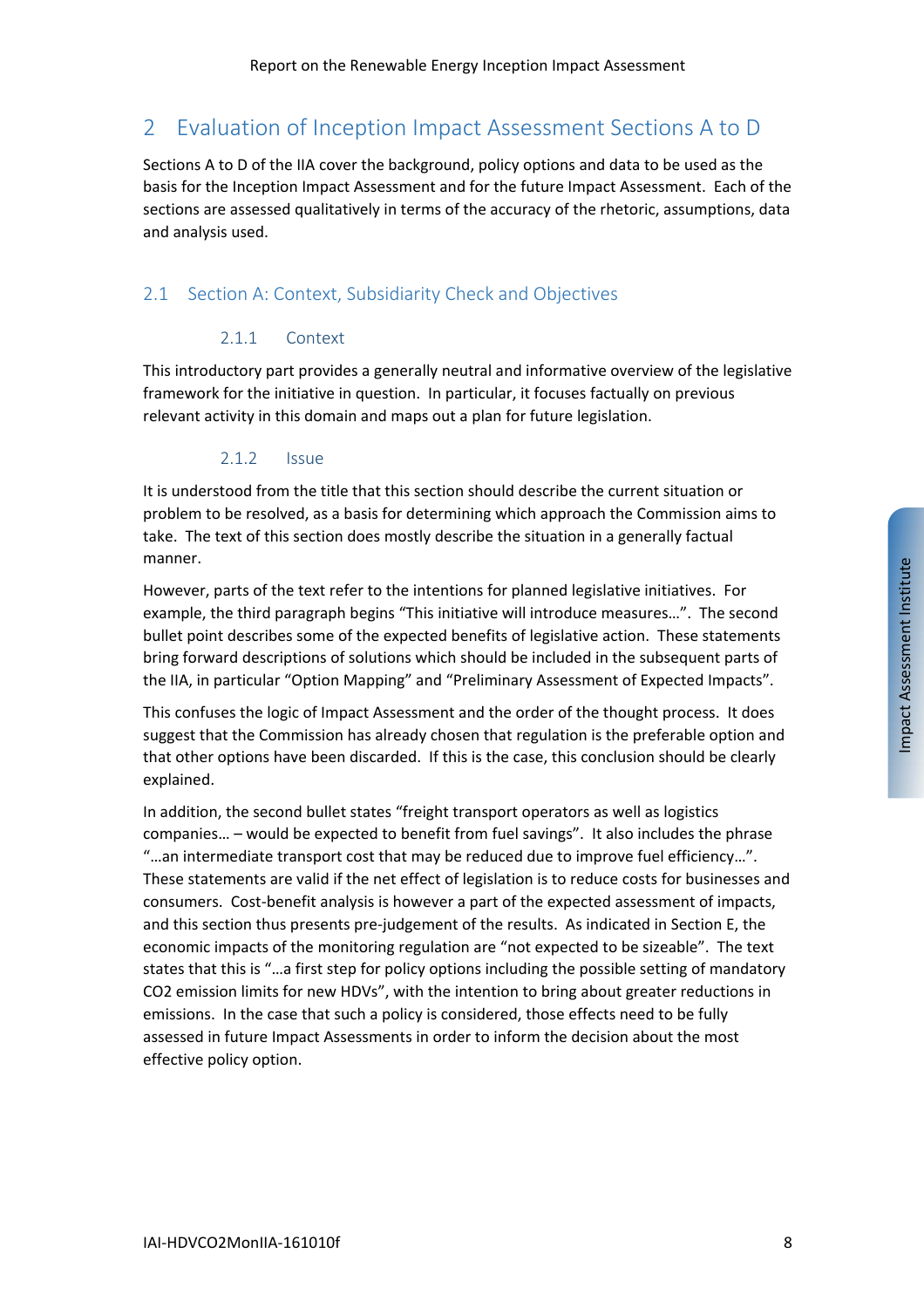#### 2.1.3 Subsidiarity check

The subsidiarity check presents well‐argued and concise reasoning for action to be taken at EU in this policy area.

#### 2.1.4 Main policy objectives

The main objective of this initiative would be more accurately described as "for HDVs to make a contribution to a 60% reduction in transport GHG emissions by 2050" rather than "to curb CO2 emissions from HDVs". To inform policy, it is necessary to orient around numerical targets, and the 60% figure is the only relevant numerical target in this domain, with no specific EU target for HDVs. This distinction is relevant, since a policy which aims to achieve the 60% reduction in the most effective manner may be different from one which aims to secure reductions in each transport sub-sector in isolation from the others.

This section also states that competitiveness of road transport and the HDV manufacturing sector would be improved by legislation. However, until the relevant analysis is performed, valid conclusions on competitiveness cannot be reached. To be consistent with the intentions of this section, the effect on competitiveness should be articulated as an objective, without pre-judging the assessment of impacts that will be carried out at a later stage. Again, as indicated in Section E, the effects of the monitoring regulation itself are in any case expected to be small, whereby the effects of any subsequent legislative initiatives to reduce HDV CO2 emissions require full assessment of the evidence before deciding on an approach.

### 2.2 Section B: Option Mapping

The options described in this section appear to set a reasonable platform for further analysis. The following two observations are made:

- The rationale for the section "Alternative/differentiated scope" is not clear. It appears to describe effects on two sectors (HDV manufacturers and SMEs) rather than proposing an alternative. Further explanation would be necessary.
- In the proportionality check, the acknowledgement that "proportionality will be further examined in the current impact assessment" is an important addition, since proportionality can only be fully assessed when the impacts are known. In this context, it would have been more valid to state that "measures to monitor HDV CO2 emissions….*can be a proportional measure* to meet the EU's climate and energy goals", since their "necessity", as originally worded, has not yet been evidenced.

## 2.3 Section C: Data Collection and Better Regulation Instruments

#### 2.3.1 Data collection

The data collection page simply refers to the previous studies relevant to this area, amounting to about 1100 pages in total. In addition to the list, an indication of which are the most relevant documents and a brief synopsis of the main relevant findings would have been useful. This would direct stakeholders efficiently to the most valuable data and avoid the need to review this extensive material comprehensively when attempting to gain an understanding of the background. On a practical note, hyperlinks to the documents themselves would have been useful.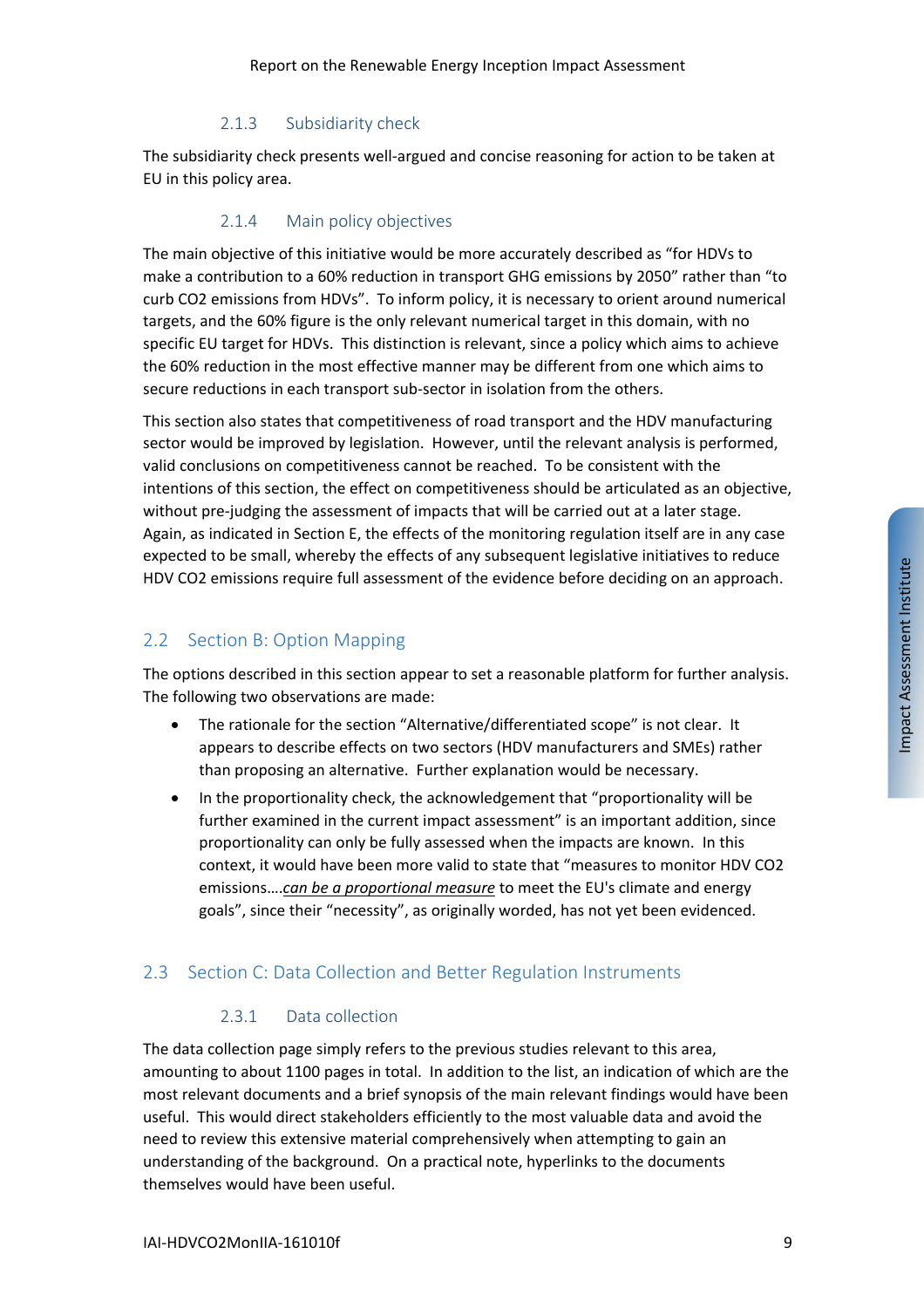#### 2.3.2 Consultation approach

The consultation approach appears to include all the standard elements for gathering information. Two comments are relevant:

- It is not clear why discussion in this section of the IIA regarding the main features of monitoring and reporting does not include additional stakeholders, such as users, consumers and civil society, since these are all involved actors with relevant information and expertise.
- The usefulness of the further stakeholder meeting depends on the balance of stakeholders included (as indicated in the second‐last paragraph in this section) and how information is shared with stakeholders. In order for such exchanges to be as useful as possible, they would ideally include a presentation by the Commission of the preliminary results of the Impact Assessment. This would allow expert stakeholders to gain an understanding of how their input has been processed and provide their own insights into that process, to enhance the Commission's assessment.

#### 2.3.3 Online consultation

The online consultation is intended as an opportunity for all stakeholders to provide input and opinions.

Part A of the consultation, on monitoring and reporting, is mainly composed of multiple choice questions reflecting the content of the Inception Impact Assessment. This will provide a useful statistical understanding of the opinions of the engaged stakeholders. The consultation allows only 2000 characters for written input, which is less than a full page of text. This formal public channel for consultation therefore does not allow stakeholders to provide detailed assessment of impacts according to their expertise.

Part B of the consultation focuses on emissions / fuel efficiency standards. Here only one multiple choice section is included, with three sections each allowing 2000 characters of text. For this topic, involving substantial amounts of technical data, this practice again does not provide stakeholders with sufficient opportunity to present useful data as input to the Impact Assessment process.

This is a detriment to the process, since some stakeholders with valuable information may not have the resources or contacts to be involved in stakeholder meetings or bilateral meetings. Even though any stakeholder may provide information directly to the Commission, it would be more effective and inclusive to enable all stakeholders to provide detailed data systematically through this public consultation, generating a standardised channel of input.

#### 2.4 Section D: Information on the Impact Assessment Process

No information is provided on the process for compilation of the Impact Assessment itself. This section would have benefitted from the following information:

 An explanation of how the IA work is led. It is assumed this is done by DG CLIMA but this should be explicitly stated.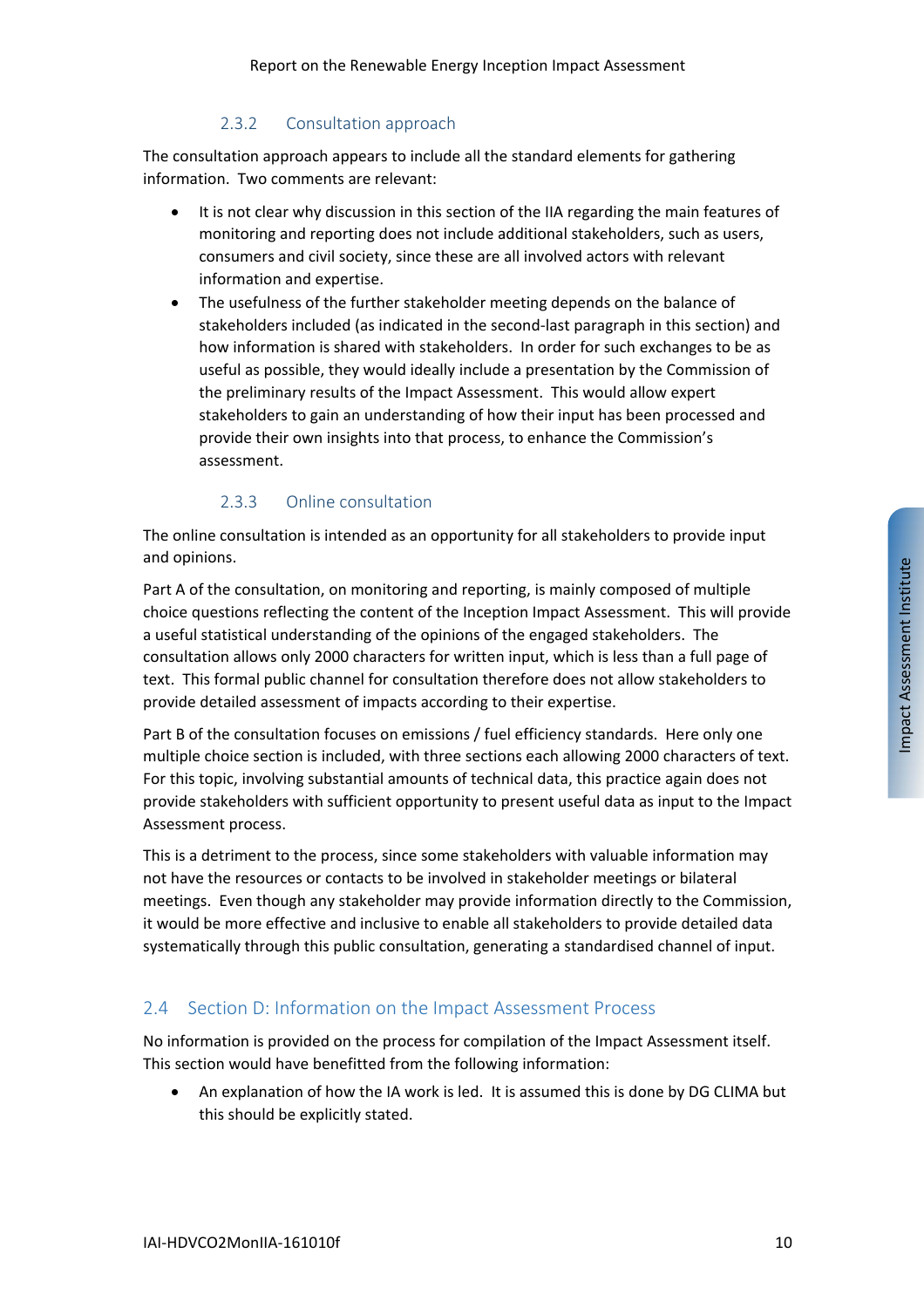- The DGs that are most actively involved, amongst those identified as having designated representatives, to enable stakeholders to target any data or queries most effectively.
- How the IA will be compiled, in particular if the work is to be done within the Commission or if external consultants are to be involved.
- Information on the tendering process to external consultants or a reference thereto.
- The main documentation to be fed into the process (linking to Section D).

The above information would give greater transparency and confidence to stakeholders on the process.

# 3 Evaluation of Section E: Preliminary Assessment of Expected Impacts

This section generally provides a good overview of the (marginal) impacts expected from this regulation. More material impacts can be expected to be experienced if CO2 emissions targets for HDVs are introduced, for which the monitoring and reporting might be a preliminary step.

Comments are included below for the sections for which issues have been identified. For the other sections (impact on "simplification", "public administration", "third countries"), no material issues were identified in the text, which was found to be balanced and measured for the purpose of an Inception Impact Assessment.

## 3.1 Likely economic impacts

Intuitively, it appears reasonable to state that "Economic impacts related to the EU monitoring and reporting of HDV CO2 emissions are not expected to be sizeable". Some additional explanation or references would have been useful in order to substantiate this statement.

In the subsequent text it is stated that the effects will be more efficient freight and passenger road transport that will "trigger lower transport prices". Since fuel is only one element of transport prices, with cost of equipment, taxes, salaries etc also being material, the evidence has not yet been generated to enable this statement to be made with confidence.

## 3.2 Likely environmental impacts

The section assessing the impact on CO2 emissions appears to be a balanced preliminary assessment, acknowledging that the effect of monitoring and reporting alone "is expected to be real even though limited".

Regarding emissions of pollutants, the assumption that pollutant emissions will slightly decrease does not appear to be substantiated. HDV manufacturers optimise the fuel consumption of their (mostly) diesel‐powered heavy duty vehicles whilst assuring they meet pollutant emissions standards. From diesel‐powered vehicles therefore, lower pollutant emissions appear unlikely. Lower pollutant emissions would potentially result from other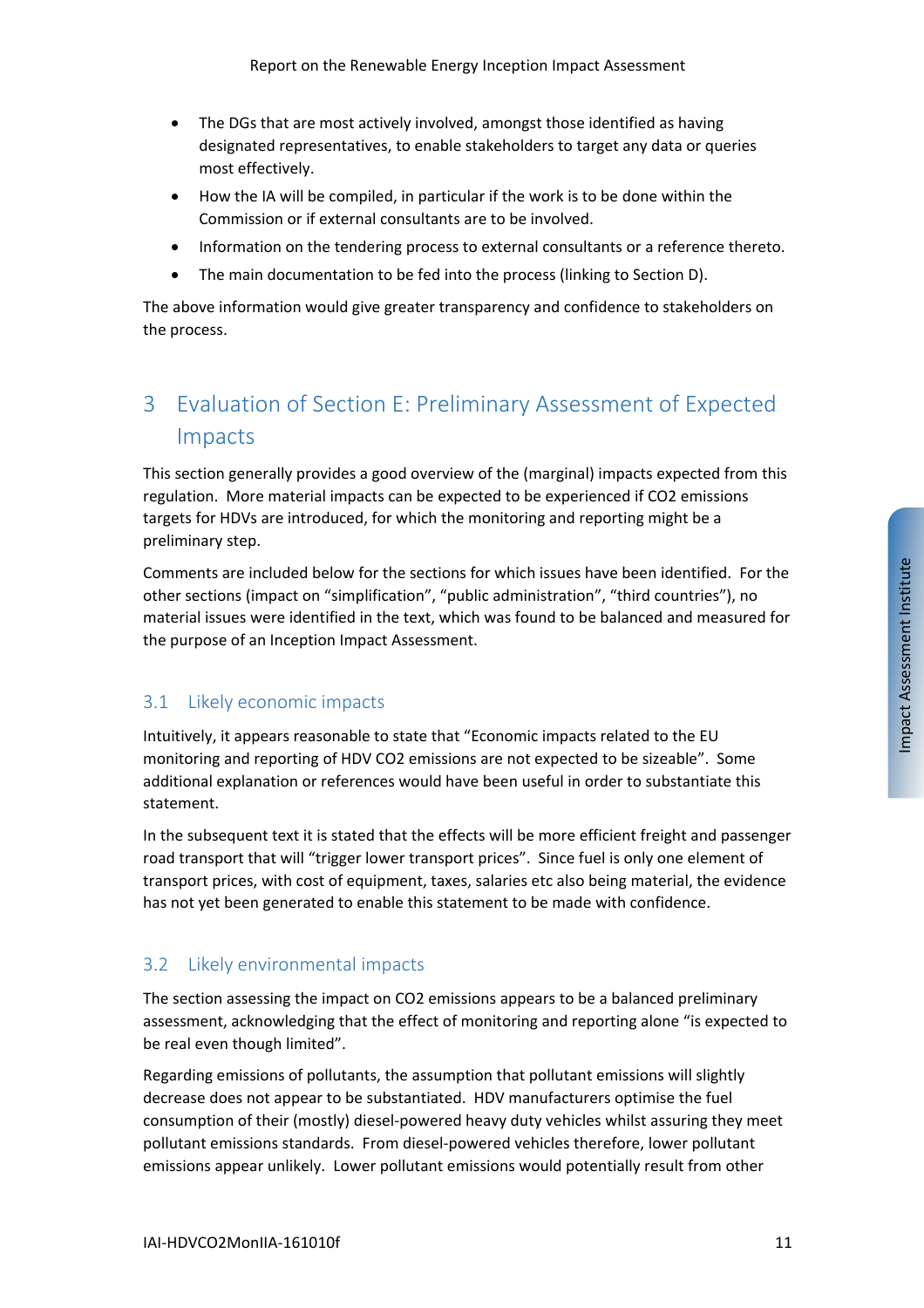effects, including a reduction in overall use of HDVs, an increase in the use of alternatively powered HDVs and retiring of higher polluting vehicles replaced by those with lower emissions (fleet renewal).

Since the economic effect of monitoring and reporting is expected to be "limited", it appears unlikely that sufficiently significant shifts in vehicle use and uptake of alternative fuels would result to bring about a measurable effect on pollutant emissions.

## 3.3 Likely impacts on SMEs

Again the text makes the assumption that reduced fuel consumption equates to reduced overall transport costs. This has not yet been demonstrated by evidence and cannot be concluded at this time.

## 3.4 Likely impacts on competitiveness and innovation

Point ii again makes the assumption that the net effect of the regulation (combining changes to vehicle cost and fuel purchase) would be to reduce transport costs overall. This requires full assessment of the impacts before a conclusion can be drawn. This is also relevant to point iii, where again lower transport costs are assumed.

The text further states that the effects are expected to be marginal and that no methodology exists to assess them. It would therefore be doubly inappropriate to state these conclusions when it is stated that future assessment is not expected to generate quantitative evidence.